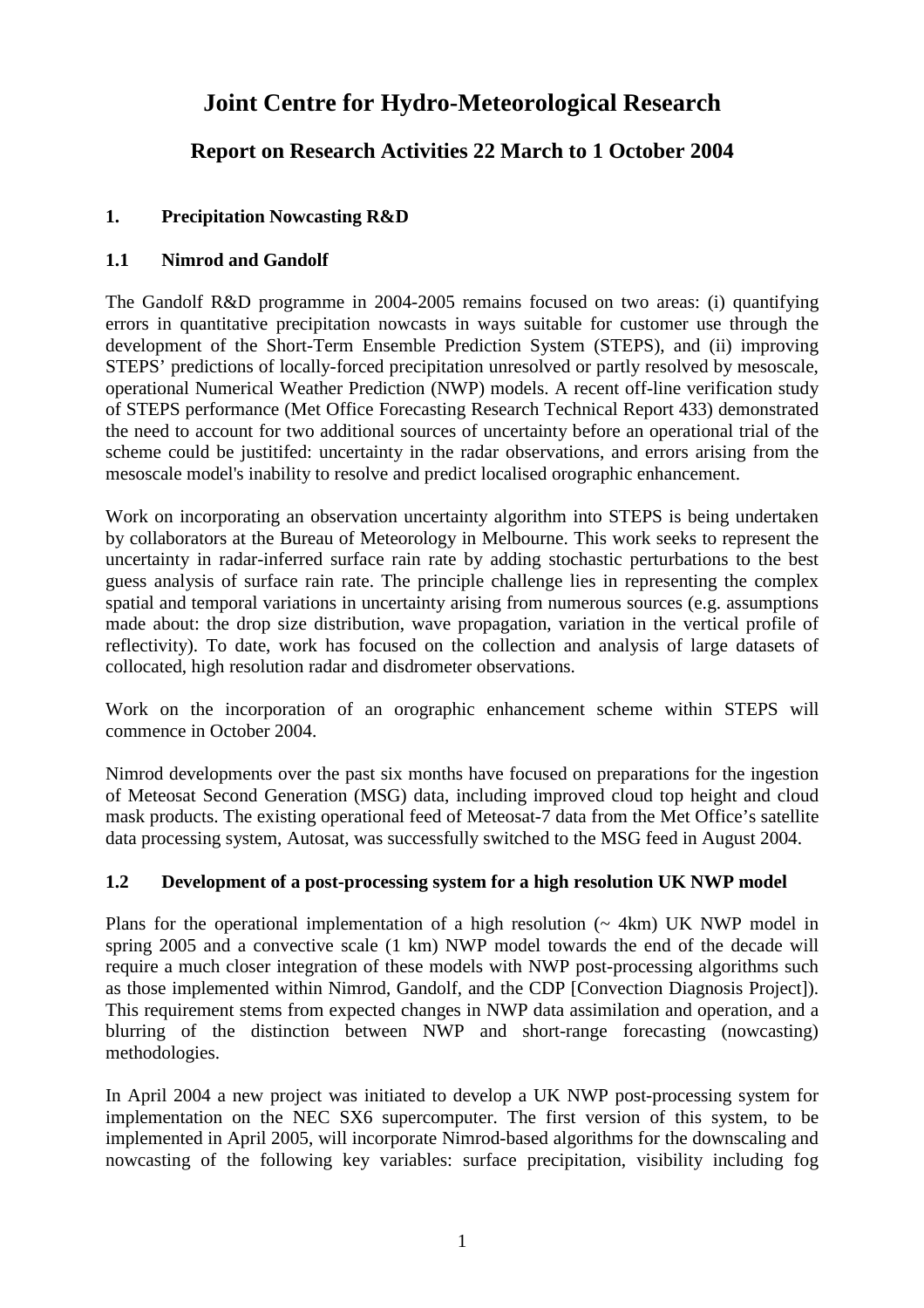probability, temperature and wind. Deterministic versions of STEPS' precipitation nowcast algorithms will also be implemented.

To date, several scoping studies have been undertaken to investigate the viability and cost effectiveness of migrating I/O intensive post-processing algorithms to a supercomputer platform. The impact of proposed changes in the IT infra-structure in the Met Office have also been considered in the preparation of a design specification for the system.

## **2. Hyrad and RFFS**

An upgrade to the White Cart River Flow Forecasting System (RFFS), providing flood warning support to an area south of Glasgow (Scotland), has been completed with the system now on operational trial. The system encompasses Hyrad receipt of radar data from the Met Office, an RFFS upgraded to FloodWorks form using PDM rainfall-runoff and KW channel flow routing models, and with an ISIS hydrodynamic model at its downstream end. Training was included in the supply by CEH and Wallingford Software.

The Hyrad implementation for the Environment Agency has been configured to receive Mesoscale Model product data (rainfall and temperature at present): this is now operational. Hyrad supports functionality to display these data as images and catchment average time-series and pass the latter on to flood forecasting and modelling systems in use by the Agency. Hyrad receipt of MOSES-PDM products, supplied via the Nimrod environment, is in the process of being configured and trialled before going operational later this year.

#### **3. Extreme Event Recognition**

This Defra R&D Project involves a Met Office lead consortium encompassing inputs from CEH and the University of Salford. The overall objective is to improve the capability to provide warnings of extreme flood events via improving rainfall forecasts and flood forecasting models/procedures (including decision-support). CEH is developing spatio-temporal rainfall datasets, using radar and raingauge data from historical heavy rainfall events, enhanced to represent extreme events. These datasets are being used to evaluate and improve the performance of hydrological models under such extreme event conditions.

Work has progressed on identifying Case Study events and catchments associated with extreme convective, frontal and orographic rain. A methodology and software has been developed for transforming spatio-temporal rainfall datasets encompassing consideration of storm position, velocity, size, intensity and orientation. Critical flow associated with a return period (or damage level) has been related to a rainfall pattern/magnitude producing it, using a rainfallrunoff model as an intermediary tool. A Case Study convective storm over the Darwen (flooding Blackburn) has demonstrated remarkably good flow simulations using the PDM rainfall-runoff model, and without invoking model calibration at the two sites of interest. Indicative flow simulations have also been obtained using a distributed grid-to-grid model for the Boscastle convective storm (the flows were ungauged).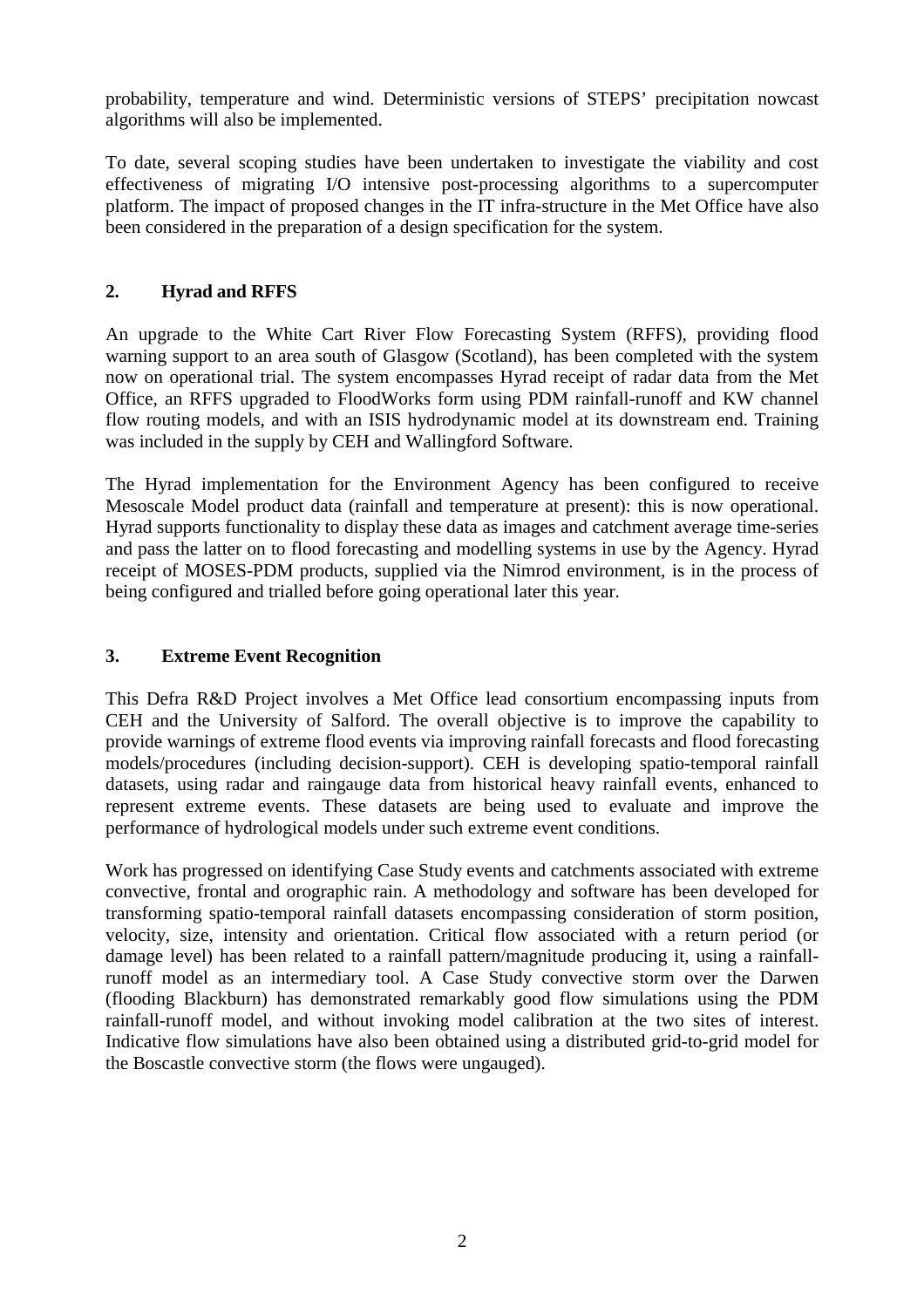#### **4. Flood modelling for ungauged basins**

The Environment Agency are seeking improved ways of providing warnings for ungauged and low benefit locations that presently receive only a general Flood Watch service. CEH has been commissioned, under the EA/Defra National R&D Programme, to develop and evaluate improved techniques for flood forecasting at such locations with the eventual aim of the Agency offering a more targeted and technically sound flood warning service. A Guidelines Report on best practice is being developed alongside prototyping of new improved methods.

## **5. Use of Nimrod in Flood Forecasting**

Currently the Environment Agency's hydrological flood forecasting models are most often calibrated with data from raingauges rather than from radar products. This is a factor which limits confidence when they are used with very-short-range precipitation forecasts derived from radar analyses and other fields available within the Met Office's Nimrod system. Also, in many areas the precipitation amounts analysed from radars have better spatial representativity than those derived from raingauges which should make the former the 'best estimate' for input to rainfall-runoff models. This project aims to find out if there is a benefit to be derived from the use of Nimrod products in flood forecasting models, to quantify it and assess its sensitivity to changes and enhancements to the Nimrod products.

Work done by CEH Wallingford for the Met Office and the Environment Agency has shown that a lack of consistency in radar datasets over time can be a problem for use in routine rainfall-runoff model calibration. Variable under- and over-estimation of flood peaks is a typical error signature when radar data are used as input to a rainfall-runoff model. The results were obtained for the Hameldon Hill radar and application to four catchments in the Upper Calder in Yorkshire. Model calibration indicated that the same model parameters could be used for both radar- and raingauge-based models except for the rainfall factor (adjusting for raingauge representativity) parameter. This has a bearing on the optimal use of Nimrod rainfall forecasts for extending the lead time of a raingauge-calibrated rainfall-runoff model.

## **6. Development of a storm-scale NWP model for quantitative precipitation forecasting**

A scientist at the JCMM, Reading who spends one day a week at the JCHMR, is working on a project, jointly funded by the Met Office and Defra, to assess the hydrological performance of the Met Office NWP model when experimentally run with a grid-lengths of 1-4 km.

A report (Forecasting Research Technical Report (FRTR) No.402) has been issued which documents the results from simulations of four convective case studies using the model with horizontal grid-lengths of 12, 4, 2 and ~1km (and 38, 45 or 76 vertical levels). In all four case studies, an increase in horizontal resolution produced more accurate forecasts.

A second report (FRTR No.407) has been issued, documenting the sensitivity of highresolution model forecasts to the convection scheme. This highlighted problems when using a 4km grid, and further emphasized the benefits of the 1km grid.

The report for Stage 3 of the project has been issued (FRTR No.423). A variety of new precipitation outputs diagnostics were examined including: catchment average and 'worst case scenario' average rainfall accumulations, the probability of a catchment average rainfall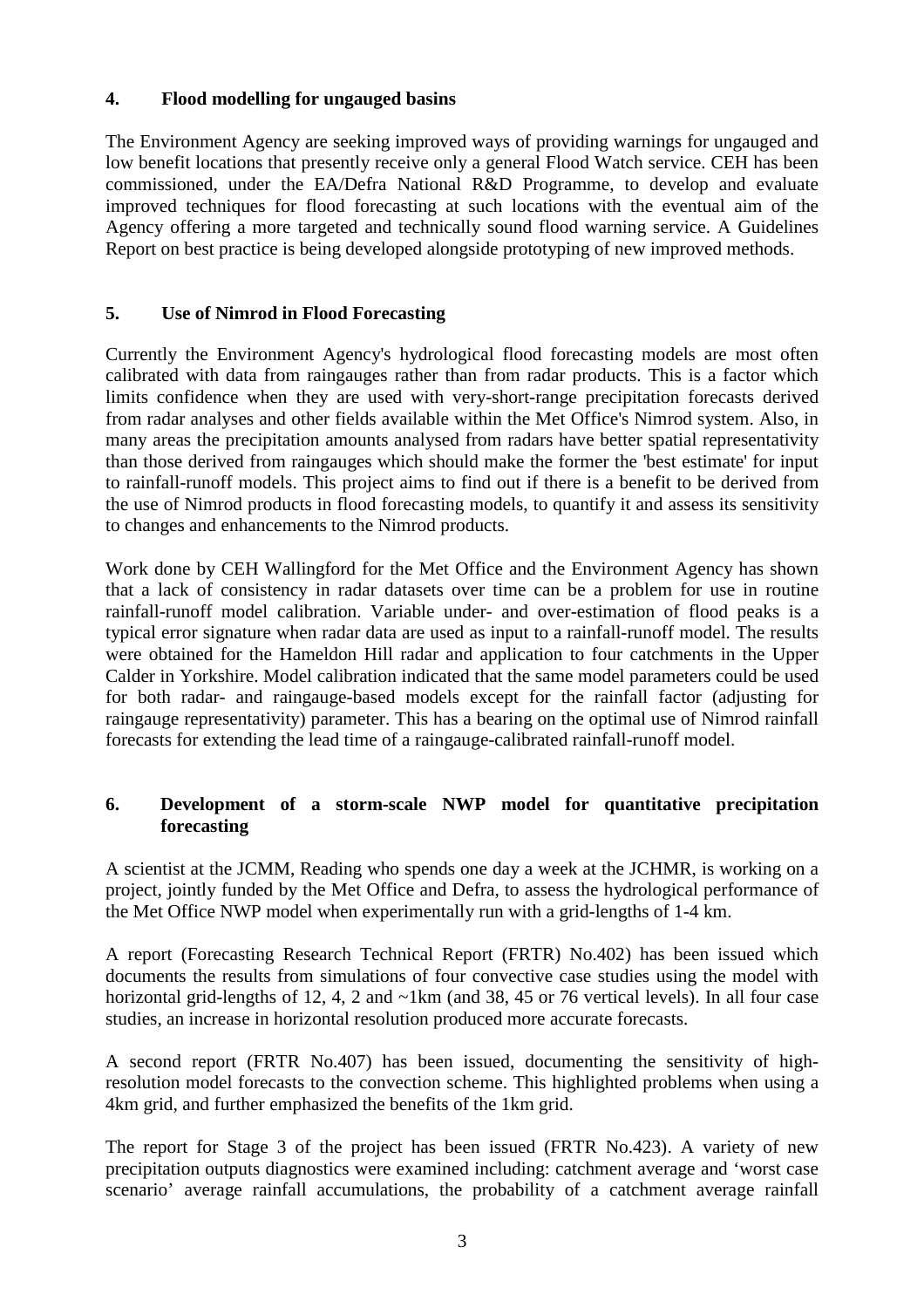accumulation exceeding a threshold, possible extreme point precipitation accumulations and peak rainfall rates within regions.

The project board agreed a modification to the plan for Stages 4 and 5 to take account of dependencies on other work being carried out in the Met Office, and of the close relationship between analyses and forecasts. Stage 4, now completed, developed the tools for verifying both analyses and forecasts. The report (FRTR No.432) gives a description of the methodology to be used for quantitative evaluation of high resolution precipitation analyses and forecasts. The verification measures were tested in an idealised framework to determine the characteristics of different scenarios of forecast and radar differences.

Stage 5 of the project involved carrying out the actual evaluation of both the fit of the analyses to radar, and the accuracy of the forecasts against radar accumulations. This has been done both for 1 km resolution case studies and for a long series of operational 12 km mesoscale model runs. Recommendations are being formulated on the ways the very high resolution NWP model precipitation outputs could be used in hydrological runoff/flow models.

Final reports are being written summarizing the scientific findings of the whole project and recommending future work.

## **7. Post-event Evaluation**

The 2002-03 New Year heavy rainfall and flooding event caused disruption over many areas. The meteorological and hydrological forecasting of the event have been analysed and a report has been written for the Met Office and the Environment Agency.

A heavy rainfall event on 19/20 May 2003 is being studied. The incident concerned the nonissue of a Heavy Rainfall Warning in northwest Wales on 19 May 2003, when significant rain fell.

The extreme rainfall events of  $8<sup>th</sup>$  (southern England) and  $16<sup>th</sup>$  (Boscastle) August 2004 are being studied and preliminary reports have been written describing the performance of the operational nowcast and NWP forecast systems during these events. Runs of the recently developed experimental Short-term Ensemble Prediction System (STEPS – see Nowcasting R&D section above) were done for both these events and assessed. Experimental high resolution NWP models (4 km and 1 km grid-length) were run and these demonstrated the benefits of the higher resolution. In particular, the Boscastle event required higher than currently operational resolution to simulate the localised processes producing the extreme precipitation.

## **8. Rainfall Forecast Performance Monitoring**

This project undertaken by CEH, was commissioned jointly by the Environment Agency and the Met Office. It aimed to develop methodology and algorithms for monitoring the quality of rainfall forecasts produced for the Agency by the Met Office in the form of the Daily Weather Forecast, the Evening Update and the Heavy Rainfall Warning. The results of the study were summarised in the previous 6 month report. Final revisions to the PC Tool and User Guide for forecast assessment have been made and the Phase I project brought to a successful close.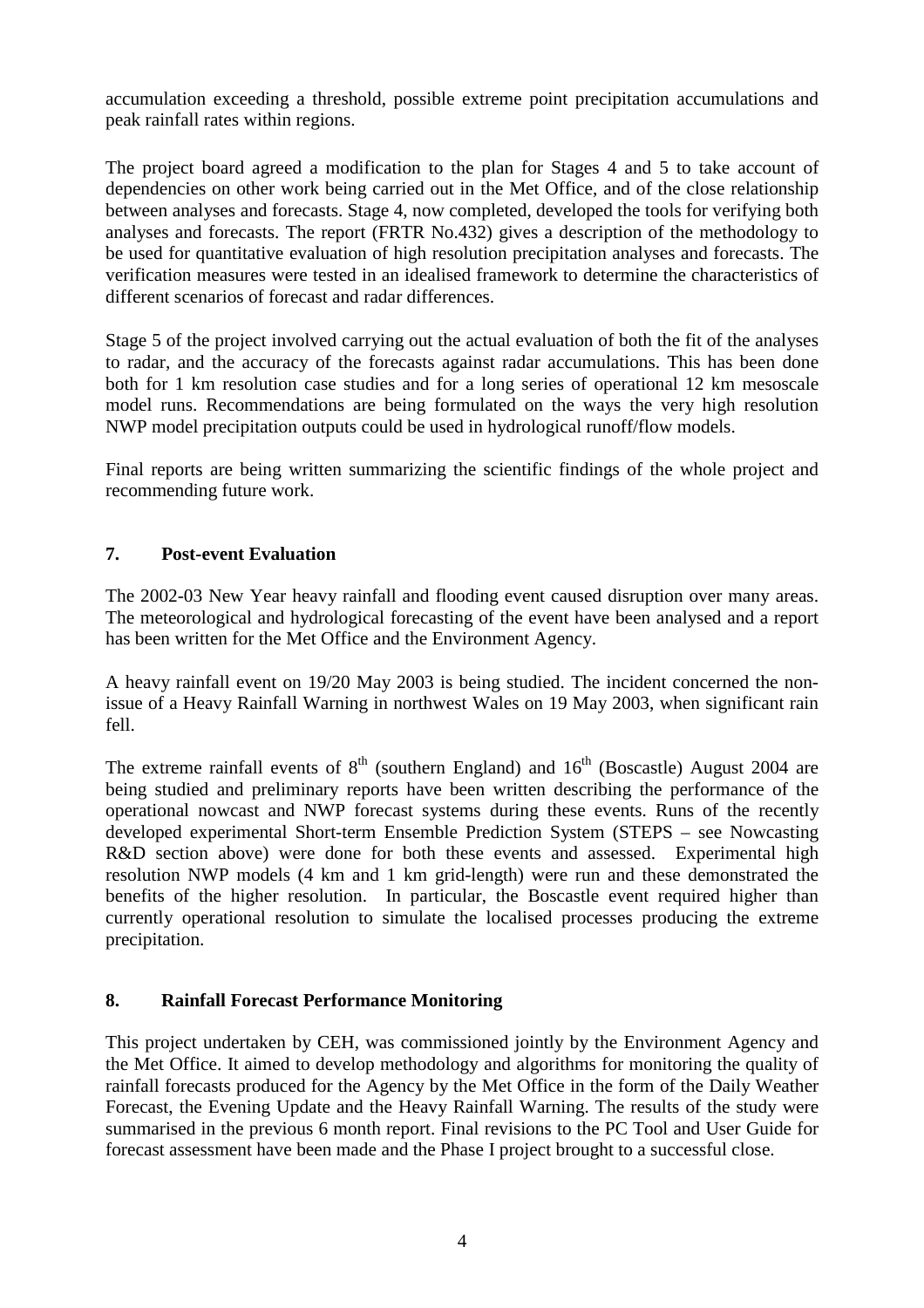#### **9. Development of a soil state and surface hydrology model in Nimrod**

Information on the hydrological state of the ground is required by a variety of customers: the Environment Agency need to know the antecedent soil state for flood forecasting and also for water resource assessments; the military need information to enable them to make decisions on the ability of the terrain (potentially anywhere in the world) to support and allow passage of heavy vehicles; water companies and farmers also benefit from knowledge of the amount of water in the soil and how much of it is evaporating into the atmosphere.

Work in previous years has resulted in improved surface runoff and hydrology in the Met Office Surface Exchange Scheme (MOSES) by including CEH's Probability Distributed Moisture (PDM) scheme and the implementation of MOSES-PDM in the Nimrod nowcasting system. The MOSES-PDM land-surface model produces estimates of soil moisture and runoff on a 5km grid covering the UK. Diagnosing the accuracy of these model outputs is not straightforward, as soil moisture and runoff are not routinely or easily measured, especially as integrated values over an area. River flow, however, is routinely measured as an integrated quantity and can be used to analyse the performance of land-surface models. A Grid-to-Grid model has been developed to route the gridded runoff estimates from Moses-PDM to form estimates of river flow which can be compared to gauged observations. The model now operates at a 1km resolution across the Nimrod domain, which includes the UK, Northern France and parts of Scandinavia. A Project Final Report produced by CEH details the development and performance assessment of the Grid-to-Grid model for use in remote terrain where knowledge of water courses is limited.

#### Recent work has included:

(i) Implementation of the flow routing and inundation scheme developed by CEH within the operational Nimrod-MOSES-PDM. The surface and subsurface runoffs generated from MOSES-PDM grid squares are used as input to a flow routing and inundation model. The flow paths are automatically delineated on a 1 km grid using a digital terrain model. Representation of inundation requires inference of bankfull discharge at any stream location based on readily available information. A relationship with area and average annual rainfall has been established allowing a notional bankfull discharge to be estimated for all 1 km grid squares over the Nimrod domain. Thus, as well as absolute flows, the Nimrod system can now show flow as a fraction (possibly  $> 1$ ) of the estimated bankfull flow.

(ii) The van Genuchten formulation of soil hydraulics has now replaced the Clapp-Hornberger formulation in Nimrod-MOSES-PDM. This allows direct use of the van Genuchten soil hydraulic parameters from the IGBP data and thus more accurate characterisation of the soil.

(iii) Observations from two LOCAR catchments (the Pang/Lambourn and the Tern) are being assimilated to make comparison with soil moisture from the operational Nimrod-MOSES-PDM. The data are available from Spring 2003, through the dry summer of 2003 and into the winter. Routines have been written to extract soil moisture data from the Nimrod-MOSES-PDM outputs. The data from the LOCAR sites have been received. For the Pang/Lambourn catchment, neutron probe data are available (at roughly fortnightly intervals and down to depths in excess of 3 m) for the whole of 2003 but the profile data (hourly intervals down to 1 m depth) is available from mid-summer to the end of the year. Some inconsistencies in the profile data have been identified and reported to the LOCAR team for attention. For the Tern catchment, only neutron probe data are available for the second half of 2003.

**ELDAS:** The ELDAS project (European Land Data Assimilation System to predict Floods and Droughts) is supported by the European Union in the context of the Fifth Framework Programme. Scientists from the Joint Centre are involved in a case study to compare the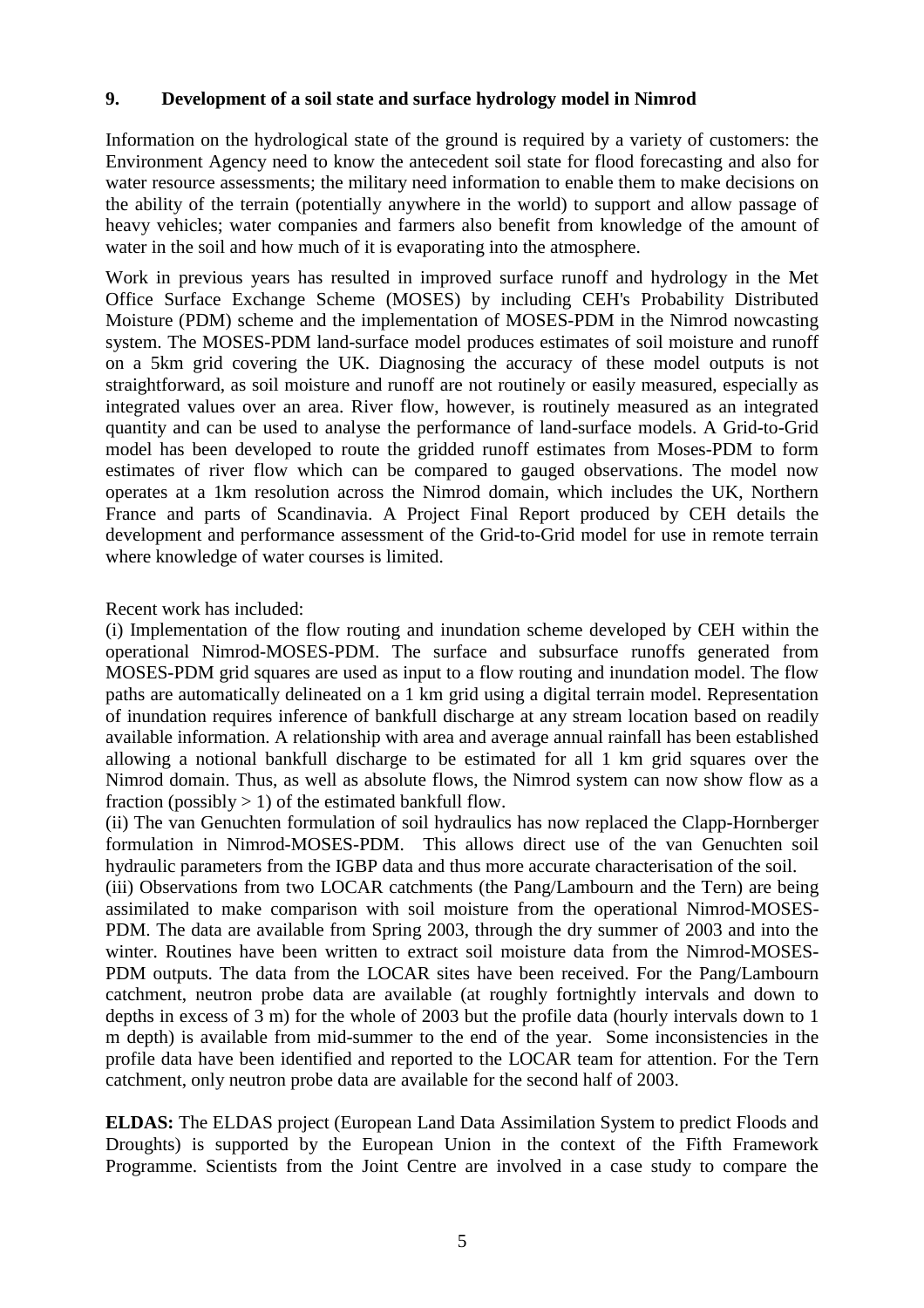ELDAS soil hydrology to the operational data available for the Autumn 2000 floods affecting South East England.

#### **10. Global water and carbon cycles**

**Development of a community land surface model.** The land surface models that are used in climate simulations have detailed descriptions of the main physical processes of the exchange of heat, moisture and carbon dioxide between the surface and the atmosphere. However, there are potentially important processes that have still to be implemented within such models. Whilst the UK scientific community in general are able to model these additional processes, it is difficult for them to implement their ideas within a climate model and thus it typically takes a long time for these developments to be included within climate simulations.

To speed up the time taken for new developments to be trialled within a climate model, a new Joint UK Land Exchange System (JULES) has been designed. This land surface scheme has initially been based upon the Met Office Surface Exchange Scheme (MOSES). The intention is for this new community land surface model to be easy to use and develop, so that the UK research community can use it to try out the impact of new and improved parameterisations for climate applications.

Although running slightly behind schedule, the JULES model is nearing a first release. This first version of the model will be tested by "friendly" members of the community who are capable of dealing with complex code and can provide constructive feedback. A more userfriendly version will be made available to the wider research community after development work on the interfacing and modularisation of the code has been completed. There is currently a proposal being put together to address these issues under an e-science project.

The new community model forms important elements into other projects such as CLASSIC and QUEST. One of the aims of CLASSIC is to improve and further develop the JULES land surface model, with a focus on short-term energy and water fluxes. This project complements the longer-term (annual to century timescale) carbon cycle and vegetation dynamic activities in the QUEST bid.

A prototype version of the model has been released to the CLASSIC community who have helped to identify teething problems and have provided valuable comments. Coordination between CLASSIC and JULES is being undertaken by both Met Office and CEH staff in the climate part of the JCHMR.

**Dynamic Global Vegetation Modelling.** The aim of the terrestrial biosphere component of the QUEST project is to improve the vegetation description, dynamics and biogeochemistry in Dynamic Global Vegetation Models (DGVMs). As part of this initiative, staff within the climate areas of JCHMR (both Met Office and CEH) are involved in a second DGVM intercomparison project. The aim of the project is to couple 4 DGVMs within the UK research community (including TRIFFID) to the computationally inexpensive GCM analogue model of the Hadley Centre climate model developed by CEH.

Whilst the first intercomparison project involved driving the DGVMs with the HadCM2 future climate and IS92a emission scenario, this intercomparison will drive the 4 UK DGVMs with the GCM analogue climate of HadCM3 for multiple emission scenarios. It will include both on- and off-line carbon cycles, to estimate uncertainties in future land-atmosphere exchange and future carbon cycle feedbacks.

Work done to date has been to write the experiment protocol and to enable the analogue model to be coupled to the various DGVMs.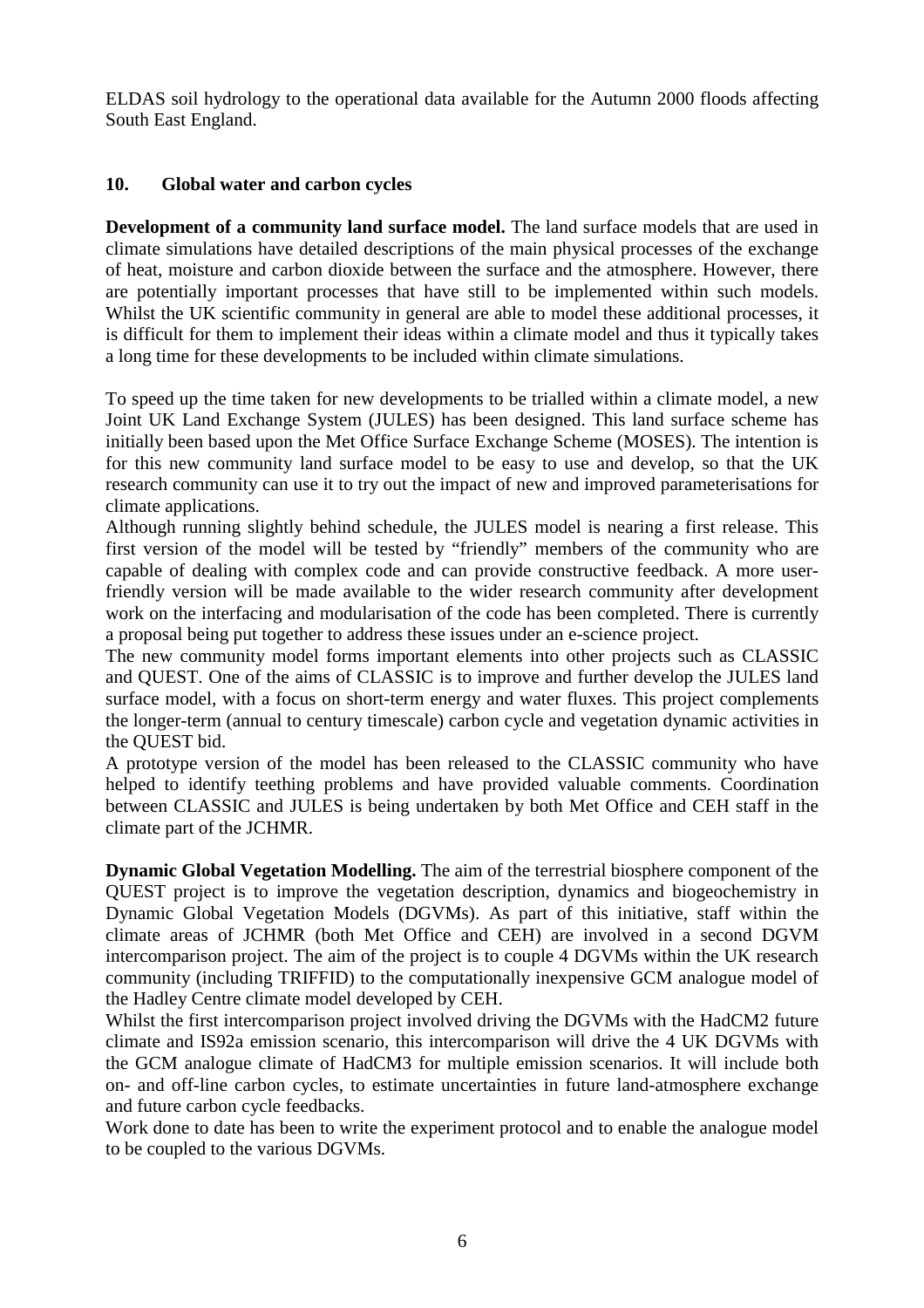Future work will include the implementation of JULES within IMOGEN (the GCM analogue model with a simple ocean carbon cycle) in order to make global simulations for the intercomparison. In addition, we will help to coordinate the LPJ-DGVM's implementation and subsequent global simulations as part of the intercomparison, along with colleagues in Germany.

The intended outcome of the intercomparison will be to provide input for the next IPCC report.

**Global soil wetness model intercomparison.** The second Global Soil Wetness Project (GSWP2) is an intercomparison project that has used 17 years of observed/analysed data to force numerous land surface schemes. As well as comparing the standard land surface fluxes, this intercomparison experiment has used the water runoff fluxes to feed into a river routing model so that the derived river flow can be compared to observations.

As well as the simulations with various version of MOSES that were previously performed for GSWP2, work has included changing the soil scheme to use the Van Genuchten parameters, which were derived for MOSES from collaborative efforts within the JCHMR. Additional work has been done with various sensitivity experiments, which have involved variations to the forcing data.

Future work will continue to analyse the results from MOSES with the various versions and sensitivity to the forcing data to help understand the impacts within the land surface scheme.

**Wetland methane emission feedback on climate change.** A paper on the assessment of the feedback of wetlands methane emissions on climate change has been accepted in the Journal of Geophysical Research Letters.

**Climate change: Detection and Attribution.** One of the key questions to be asked in the climate change debate is whether the initial effects of increasing atmospheric greenhouse gas concentrations can be seen already. Most climate models estimate that some change has already occurred due to the burning of fossil fuels between pre-industrial times and the present, and that this will manifest itself in not just a general warming, but also in quite complex geographical patterns of change. These computer-derived estimates of variation help us to understand whether emerging patterns of change seen in global sets of measurements are due to natural climate variability, or a real long-term signal of global change. A statistical method called "detection and attribution" has been developed jointly between Oxford University (department of Atmospheric Oceanic and Planetary Physics) and the Met Office's Hadley Centre whereby climate signals are extracted from noise in observations by the global set of weather stations. This is looking for, or "detecting" change. The second part is "attribution", whereby a statement is made that there is a high probability that a particular observed trend is due directly to human activity. At present, the numerical methods are tuned to work with the Hadley Centre GCM. However, in an exciting development, CEH have been working under subcontract to the Hadley Centre (and in collaboration with Oxford University) to extend the methodology to include model uncertainty. This enhancement of the numerical code makes it possible to include the output from other climate modelling groups. This will help to increase our knowledge of climate change, and in particular it will allow us to make stronger statements about human influence on climate. At present, the statistical modelling structure is nearly completed for simple generic examples and the initiative is about to apply this tool to global climate model output from a large range of modelling centres from around the world. It is hoped that this work will be of direct relevance to IPCC activities. [Task partially done - initial plots taken to fourth assessment working group meeting, Italy September 2004]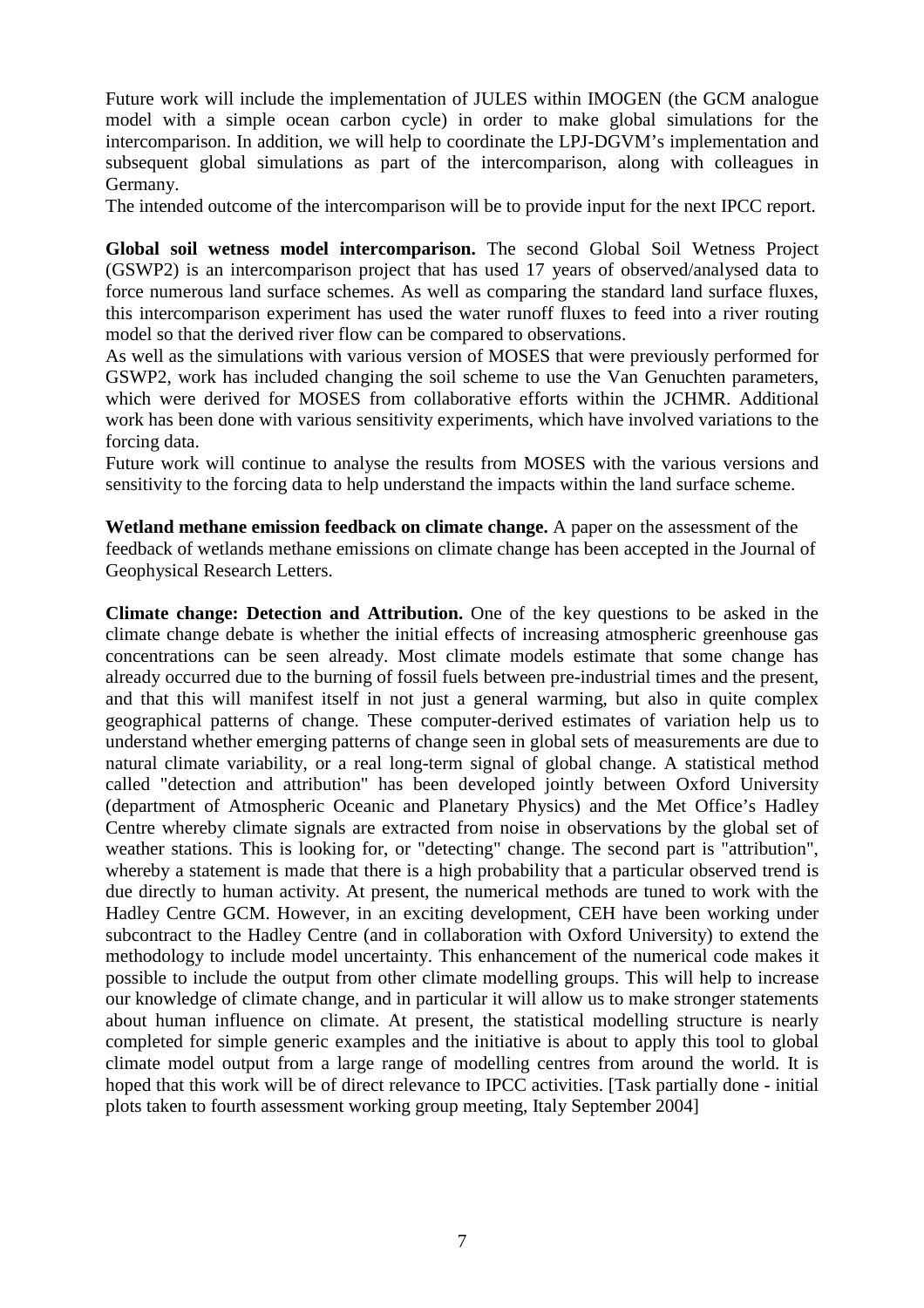#### **11. JCHMR Fellowship**

Recent work has focused on trying to simulate the initiation and evolution of a low pressure system over West Africa using the Unified Model. According to satellite observations and ERA40 reanalysis data, the system appears to be a response to anomalous gradients in surface fluxes on the fringes of the Sahara desert due to recent rain. The case was chosen as the system appears to play a role in the development of a tropical cyclone just off the coast. The utility of satellite data (TRMM, MODIS and METEOSAT) has been assessed in identifying patches of near surface soil moisture. Initial simulations show that the dynamics of the system are sensitive to the specification of soil moisture. Substantial boundary layer temperature biases rapidly develop when soil moisture consistent with ERA40 is applied. The introduction of wet patches in zones observed from satellite reduces these biases.

## **12. Flood prediction using the RCM**

A flow routing model for coupling to a Regional Climate Model (RCM) has been developed by CEH under the Hadley Centre's research programme commissioned by Defra. The main inputs to the model are RCM rainfall and RCM-derived estimates of potential evaporation (PE) which are transformed via a simple runoff production scheme to obtain surface and subsurface runoffs. A progress report to the Hadley Centre and two reports to Defra were issued in April 2004 and two journal papers have been submitted to Journal of Hydrology.

Further collaboration between CEH Wallingford and Hadley Centre will develop the hydrological component of a prototype high-resolution (12km) coupled RCM for North West Europe. This new model will combine HadCRM1, the 1km resolution G2G routing model with MOSES-derived runoff, and the Met Office/POL shelf-seas model. The assessment of simulated river flow under current and future climate scenarios will continue using data from two RCMs driven by newly available ERA-40 data. The simulations for recent UK floods (including Autumn 2000) will be a focus of interest.

#### **Publications**

Bell, V.A. and Moore, R.J. 2004. A flow routing and flood inundation facility for Nimrod/CMetS. Report to the Met Office, CEH Wallingford, 56 pp.

Bell, V.A., Kay, A.L., Jones, R.G. and Moore, R.J. 2004. Flow routing for Regional Climate Models. Annex 15a subcontract report to Defra, CEH Wallingford, 124pp.

Vehviläinen, B., Cauwenberghs, M.K., Cheze, J.L., Moore, R.J., Salek, M., Jurczyk, A. and Szturc, J. 2004. Weather radar in hydrological forecasting systems. Third European Conference on Radar Meteorology and Hydrology (ERAD), ERAD3-A-00157.

Bell, V. Kay, A., Jones, R.G. and Moore, R.J. 2004. Simulation of observed river flows for 1960-2000. Report to Defra, MS–RAND–CPP–PROG0306, CEH Wallingford and Hadley Centre for Climate Prediction and Research., 52pp.

Bell V.A., Moore R.J., Jones R.G. 2004. Flow Routing for Regional Climate Models: UK application. Final report to the Hadley Centre, CEH Wallingford, 124pp.